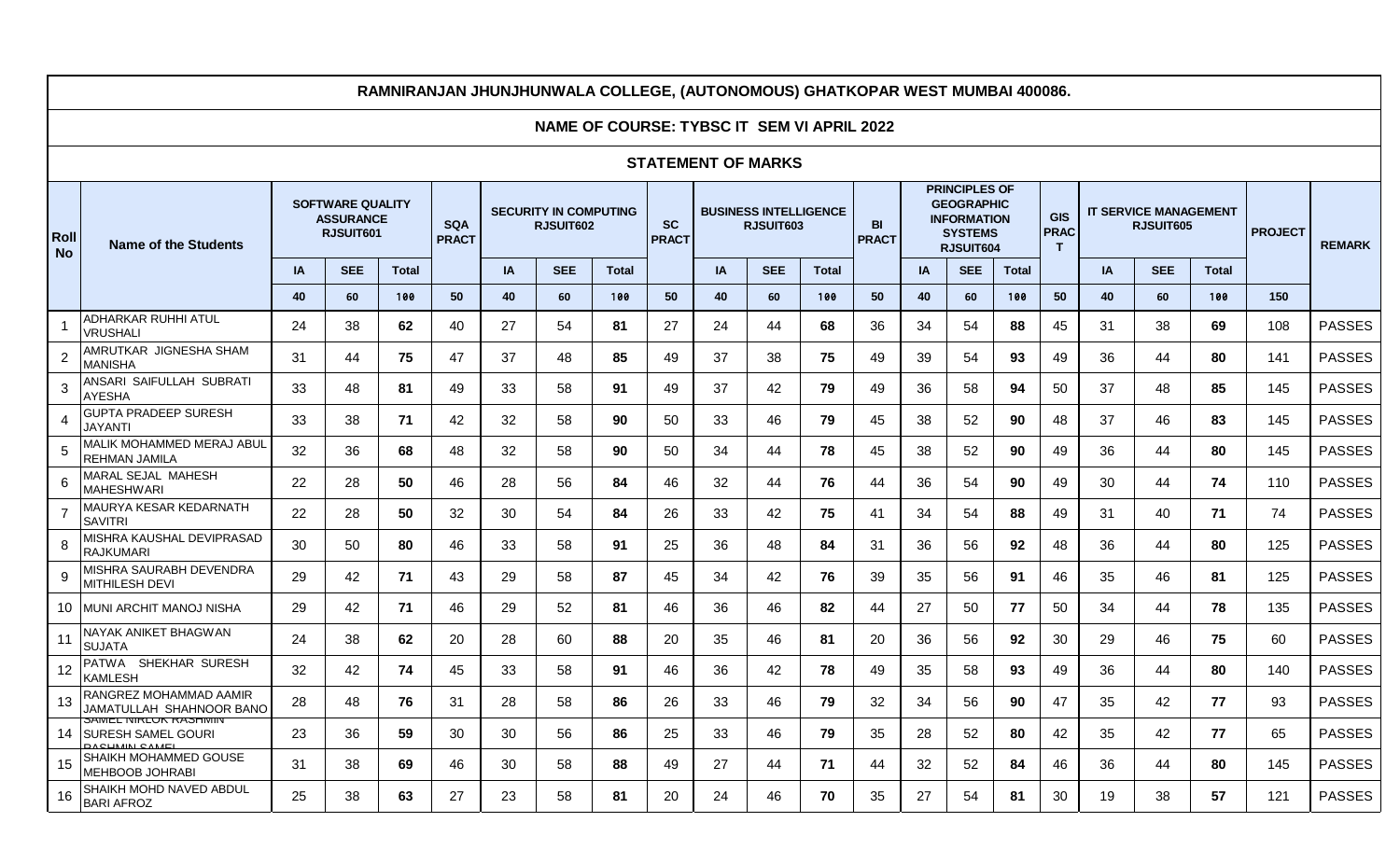# **RAMNIRANJAN JHUNJHUNWALA COLLEGE, (AUTONOMOUS) GHATKOPAR WEST MUMBAI 400086.**

## **NAME OF COURSE: TYBSC IT SEM VI APRIL 2022**

#### **STATEMENT OF MARKS**

| Roll<br><b>No</b> | <b>Name of the Students</b>                                                   | <b>SOFTWARE QUALITY</b><br><b>ASSURANCE</b><br><b>SQA</b><br>RJSUIT601 |            |              | <b>PRACT</b> | <b>SECURITY IN COMPUTING</b><br>RJSUIT602 |            |              | <b>SC</b><br><b>PRACT</b> | <b>BUSINESS INTELLIGENCE</b><br>RJSUIT603 |            |                 | <b>BI</b><br><b>PRACT</b> | <b>PRINCIPLES OF</b><br><b>GEOGRAPHIC</b><br><b>INFORMATION</b><br><b>SYSTEMS</b><br>RJSUIT604 |            |              | <b>GIS</b><br><b>PRAC</b><br>$\mathsf{T}$ | <b>IT SERVICE MANAGEMENT</b><br>RJSUIT605 |            |              | <b>PROJECT</b> | <b>REMARK</b> |
|-------------------|-------------------------------------------------------------------------------|------------------------------------------------------------------------|------------|--------------|--------------|-------------------------------------------|------------|--------------|---------------------------|-------------------------------------------|------------|-----------------|---------------------------|------------------------------------------------------------------------------------------------|------------|--------------|-------------------------------------------|-------------------------------------------|------------|--------------|----------------|---------------|
|                   |                                                                               | IA                                                                     | <b>SEE</b> | <b>Total</b> |              | <b>IA</b>                                 | <b>SEE</b> | <b>Total</b> |                           | IA                                        | <b>SEE</b> | <b>Total</b>    |                           | <b>IA</b>                                                                                      | <b>SEE</b> | <b>Total</b> |                                           | IA                                        | <b>SEE</b> | <b>Total</b> |                |               |
|                   |                                                                               | 40                                                                     | 60         | 100          | 50           | 40                                        | 60         | 100          | 50                        | 40                                        | 60         | 100             | 50                        | 40                                                                                             | 60         | 100          | 50                                        | 40                                        | 60         | 100          | 150            |               |
| 17                | SHUKLA AMAN RAKESH SHEELA                                                     | 25                                                                     | 48         | 73           | 25           | 28                                        | 58         | 86           | 25                        | 36                                        | 48         | 84              | 20                        | 36                                                                                             | 56         | 92           | 30                                        | 36                                        | 42         | 78           | 100            | <b>PASSES</b> |
| 18                | <b>SIDDIQUE ANAM ALAM YASMIN</b>                                              | 28                                                                     | 48         | 76           | 40           | 31                                        | 56         | 87           | 32                        | 34                                        | 48         | 82              | 37                        | 34                                                                                             | 56         | 90           | 48                                        | 28                                        | 46         | 74           | 140            | <b>PASSES</b> |
| 19                | ISINGH AYUSH AKHILESH<br><b>VANDANA</b>                                       | 26                                                                     | 48         | 74           | 36           | 33                                        | 58         | 91           | 28                        | 36                                        | 48         | 84              | 30                        | 35                                                                                             | 56         | 91           | 48                                        | 35                                        | 44         | 79           | 130            | <b>PASSES</b> |
| 20                | <b>SINGH MUNIKA KUMARI</b><br>KAMALENDU SINGH RAMITA                          | 28                                                                     | 42         | 70           | 33           | 32                                        | 52         | 84           | 27                        | 34                                        | 42         | 76              | 20                        | 35                                                                                             | 56         | 91           | 26                                        | 30                                        | 42         | 72           | 122            | <b>PASSES</b> |
| 21                | MISHRA SAKSHI RAMASARE<br><b>SUMAN</b>                                        | <b>RESERVED</b>                                                        |            |              |              |                                           |            |              |                           |                                           |            |                 |                           |                                                                                                |            |              |                                           |                                           |            |              |                |               |
| 22                | <b>SAROJ MANASI BHAGWAN</b><br>PRASAD CHANDADEVI                              | 30                                                                     | 38         | 68           | 32           | 29                                        | 54         | 83           | 36                        | 33                                        | 48         | 81              | 20                        | 35                                                                                             | 52         | 87           | 45                                        | 30                                        | 38         | 68           | 103            | <b>PASSES</b> |
| 23                | MOURYA AMIT VIJAY SINGH<br>SHILA DEVI                                         | 23                                                                     | 48         | 71           | 31           | 20                                        | 58         | 78           | 23                        | 21                                        | 48         | 69              | 25                        | 30                                                                                             | 56         | 86           | 40                                        | 25                                        | 44         | 69           | 113            | <b>PASSES</b> |
| 24                | <b>YADAV ANJALI RAMESH SUSHILA</b>                                            |                                                                        |            |              |              |                                           |            |              |                           |                                           |            | <b>RESERVED</b> |                           |                                                                                                |            |              |                                           |                                           |            |              |                |               |
| 25                | JADHAV TANMAYI<br><b>CHANDRAKANT CHAITALI</b>                                 | 23                                                                     | 38         | 61           | 44           | 28                                        | 40         | 68           | 47                        | 33                                        | 44         | 77              | 44                        | 37                                                                                             | 60         | 97           | 49                                        | 29                                        | 44         | 73           | 110            | <b>PASSES</b> |
| 26                | INIKAM VAIBHAV ARUN SUREKHA                                                   | 28                                                                     | 52         | 80           | 45           | 34                                        | 54         | 88           | 41                        | 33                                        | 50         | 83              | 42                        | 35                                                                                             | 54         | 89           | 47                                        | 27                                        | 36         | 63           | 142            | <b>PASSES</b> |
| 27                | <u>ANSARI MUHAMMAD SHADAB</u><br><b>IMOHAMMAD JAMA REHANA</b><br><b>REGUM</b> | 30                                                                     | 50         | 80           | 33           | 34                                        | 58         | 92           | 42                        | 34                                        | 48         | 82              | 29                        | 34                                                                                             | 56         | 90           | 38                                        | 36                                        | 44         | 80           | 101            | <b>PASSES</b> |
| 28                | VISHWAKARMA ARVIND<br><b>LALCHAND GYANKUMARI</b>                              |                                                                        |            |              |              |                                           |            |              |                           |                                           |            | <b>RESERVED</b> |                           |                                                                                                |            |              |                                           |                                           |            |              |                |               |
| 29                | UPADHYAY ASHISH DEVENDRA<br><b>MANJU</b>                                      | 30                                                                     | 40         | 70           | 39           | 34                                        | 58         | 92           | 47                        | 36                                        | 44         | 80              | 40                        | 36                                                                                             | 52         | 88           | 47                                        | 38                                        | 46         | 84           | 140            | <b>PASSES</b> |
| 30                | SHUKLA VISHAL UDAY KUMAR<br><b>KAMU</b>                                       |                                                                        |            |              |              |                                           |            |              |                           |                                           |            | <b>RESERVED</b> |                           |                                                                                                |            |              |                                           |                                           |            |              |                |               |
| 31                | YADAV BEBI RAMASHANKAR<br><b>RAMAWATI</b>                                     |                                                                        |            |              |              |                                           |            |              |                           |                                           |            | <b>RESERVED</b> |                           |                                                                                                |            |              |                                           |                                           |            |              |                |               |
| 32                | YERAM SHRUTI BALKRISHNA<br><b>KALPANA</b>                                     | 29                                                                     | 36         | 65           | 30           | 30                                        | 58         | 88           | 30                        | 26                                        | 46         | 72              | 42                        | 35                                                                                             | 52         | 87           | 28                                        | 35                                        | 40         | 75           | 108            | <b>PASSES</b> |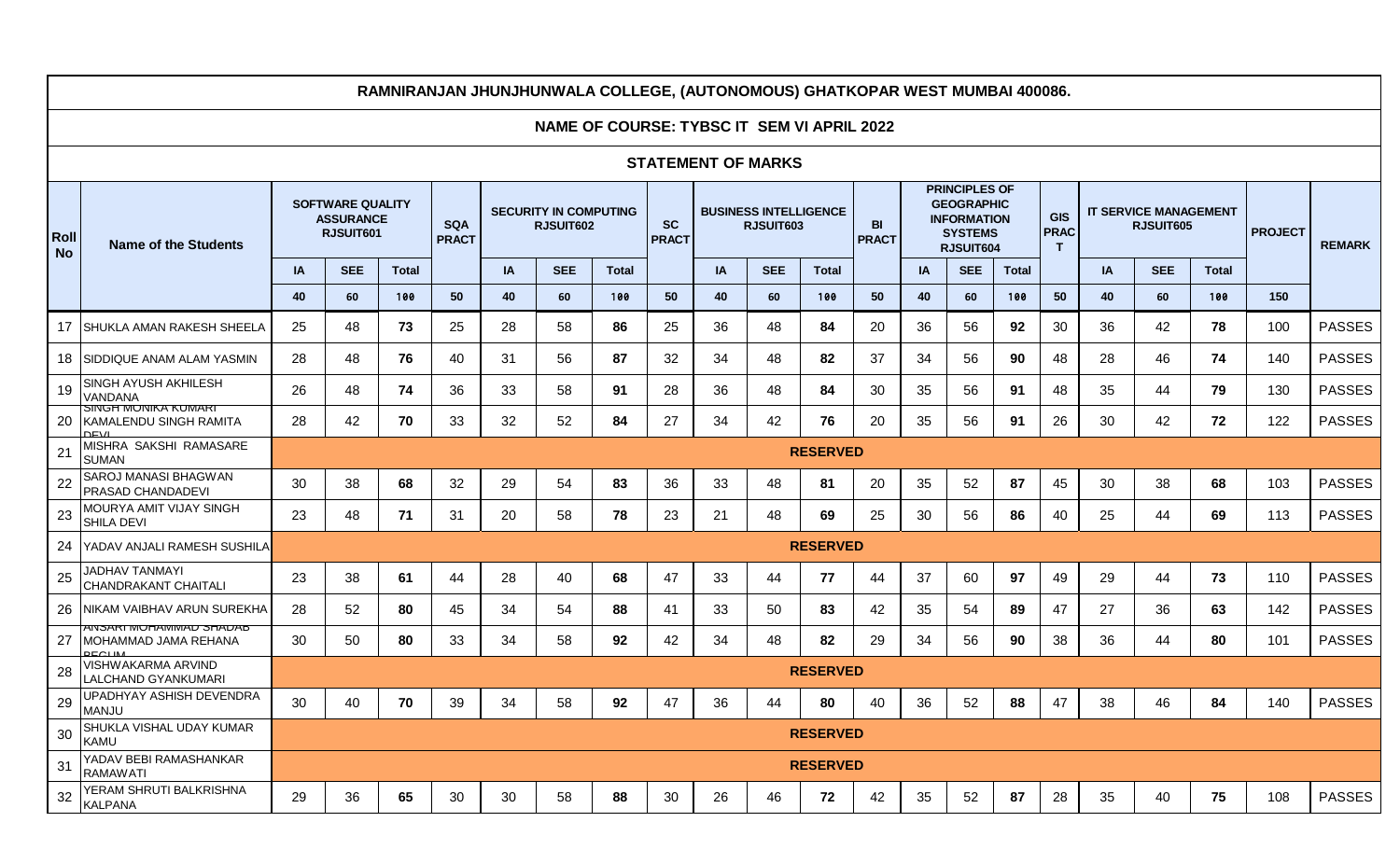|                           |                                               |                                                          |                 |                            |                                           |           |                                            | <u>NAIININAIVAN JHUNJHUNIVALA UULLLUL, (AUTUNUMUUJ) UHATNUFAN IYLJT IINUMDAI 400000.</u> |                                           |           |            |                    |                                                                                                |    |            |                                           |                                           |           |            |                |               |               |
|---------------------------|-----------------------------------------------|----------------------------------------------------------|-----------------|----------------------------|-------------------------------------------|-----------|--------------------------------------------|------------------------------------------------------------------------------------------|-------------------------------------------|-----------|------------|--------------------|------------------------------------------------------------------------------------------------|----|------------|-------------------------------------------|-------------------------------------------|-----------|------------|----------------|---------------|---------------|
|                           |                                               |                                                          |                 |                            |                                           |           | NAME OF COURSE: TYBSC IT SEM VI APRIL 2022 |                                                                                          |                                           |           |            |                    |                                                                                                |    |            |                                           |                                           |           |            |                |               |               |
| <b>STATEMENT OF MARKS</b> |                                               |                                                          |                 |                            |                                           |           |                                            |                                                                                          |                                           |           |            |                    |                                                                                                |    |            |                                           |                                           |           |            |                |               |               |
| Roll<br><b>No</b>         | <b>Name of the Students</b>                   | <b>SOFTWARE QUALITY</b><br><b>ASSURANCE</b><br>RJSUIT601 |                 | <b>SQA</b><br><b>PRACT</b> | <b>SECURITY IN COMPUTING</b><br>RJSUIT602 |           |                                            | <b>SC</b><br><b>PRACT</b>                                                                | <b>BUSINESS INTELLIGENCE</b><br>RJSUIT603 |           |            | BI<br><b>PRACT</b> | <b>PRINCIPLES OF</b><br><b>GEOGRAPHIC</b><br><b>INFORMATION</b><br><b>SYSTEMS</b><br>RJSUIT604 |    |            | <b>GIS</b><br><b>PRAC</b><br>$\mathbf{T}$ | <b>IT SERVICE MANAGEMENT</b><br>RJSUIT605 |           |            | <b>PROJECT</b> | <b>REMARK</b> |               |
|                           |                                               | IA                                                       | <b>SEE</b>      | <b>Total</b>               |                                           | <b>IA</b> | <b>SEE</b>                                 | <b>Total</b>                                                                             |                                           | <b>IA</b> | <b>SEE</b> | <b>Total</b>       |                                                                                                | IA | <b>SEE</b> | <b>Total</b>                              |                                           | <b>IA</b> | <b>SEE</b> | <b>Total</b>   |               |               |
|                           |                                               | 40                                                       | 60              | 100                        | 50                                        | 40        | 60                                         | 100                                                                                      | 50                                        | 40        | 60         | 100                | 50                                                                                             | 40 | 60         | 100                                       | 50                                        | 40        | 60         | 100            | 150           |               |
| 33                        | <b>BHATT KIRTE UMESH BEENA</b>                | 34                                                       | 38              | 72                         | 49                                        | 35        | 54                                         | 89                                                                                       | 44                                        | 37        | 42         | 79                 | 45                                                                                             | 39 | 60         | 99                                        | 47                                        | 38        | 50         | 88             | 140           | <b>PASSES</b> |
| 34                        | <b>MISHRA SAURABH ARVIND</b><br><b>SUNITA</b> | 32                                                       | 48              | 80                         | 44                                        | 30        | 58                                         | 88                                                                                       | 46                                        | 36        | 48         | 84                 | 26                                                                                             | 35 | 56         | 91                                        | 45                                        | 34        | 44         | 78             | 140           | <b>PASSES</b> |
| 35                        | CHAUDHARY GEETA DALARAM<br><b>DAKUDEVI</b>    | 28                                                       | 38              | 66                         | 44                                        | 27        | 48                                         | 75                                                                                       | 41                                        | 29        | 44         | 73                 | 45                                                                                             | 33 | 58         | 91                                        | 38                                        | 32        | 50         | 82             | 140           | <b>PASSES</b> |
| 36                        | <b>GAUD PRIYA LALMOHAN</b><br><b>GODAVARI</b> | <b>RESERVED</b><br><b>RESERVED</b>                       |                 |                            |                                           |           |                                            |                                                                                          |                                           |           |            |                    |                                                                                                |    |            |                                           |                                           |           |            |                |               |               |
| 37                        | SHARMA MUKUND PRAMOD<br>RANJU                 |                                                          |                 |                            |                                           |           |                                            |                                                                                          |                                           |           |            |                    |                                                                                                |    |            |                                           |                                           |           |            |                |               |               |
| 38                        | SALUNKHE ROHIT PRAKASH<br><b>SADHANA</b>      |                                                          | <b>RESERVED</b> |                            |                                           |           |                                            |                                                                                          |                                           |           |            |                    |                                                                                                |    |            |                                           |                                           |           |            |                |               |               |
| 39                        | SINGH KOMAL RANJEET GEETA                     | 35                                                       | 48              | 83                         | 49                                        | 31        | 54                                         | 85                                                                                       | 49                                        | 35        | 48         | 83                 | 49                                                                                             | 38 | 52         | 90                                        | 49                                        | 36        | 48         | 84             | 146           | <b>PASSES</b> |
| 40                        | TIWARI SHRUTI AKHILESH<br><b>KUMAR SEEMA</b>  | 30                                                       | 34              | 64                         | 39                                        | 32        | 58                                         | 90                                                                                       | 47                                        | 33        | 46         | 79                 | 49                                                                                             | 34 | 52         | 86                                        | 35                                        | 31        | 40         | 71             | 140           | <b>PASSES</b> |
| 41                        | VISHWAKARMA SONU MAYARAM<br><b>PHOOLMATI</b>  |                                                          |                 |                            |                                           |           |                                            |                                                                                          |                                           |           |            | <b>RESERVED</b>    |                                                                                                |    |            |                                           |                                           |           |            |                |               |               |
| 42                        | KASHYAP DHARMESH JANAK<br>LAXMI               |                                                          |                 |                            |                                           |           |                                            |                                                                                          |                                           |           |            | <b>RESERVED</b>    |                                                                                                |    |            |                                           |                                           |           |            |                |               |               |
| 43                        | SHARMA NIRALI SANJIV<br><b>POONAM</b>         | 28                                                       | 42              | 70                         | 29                                        | 22        | 36                                         | 58                                                                                       | 27                                        | 31        | 42         | 73                 | 49                                                                                             | 34 | 50         | 84                                        | 47                                        | 28        | 26         | 54             | 101           | <b>PASSES</b> |
| 44                        | YADAV PRATIMA RAJBALI<br><b>SHOBHAVATI</b>    |                                                          |                 |                            |                                           |           |                                            |                                                                                          |                                           |           |            | <b>RESERVED</b>    |                                                                                                |    |            |                                           |                                           |           |            |                |               |               |
| 45                        | JHA NIBHA MITHILESH<br><b>GAMBHIRA</b>        | 30                                                       | 38              | 68                         | 44                                        | 29        | 54                                         | 83                                                                                       | 28                                        | 34        | 50         | 84                 | 49                                                                                             | 34 | 56         | 90                                        | 43                                        | 30        | 44         | 74             | 108           | <b>PASSES</b> |
| 46                        | SINGH AYUSHI SHRAWAN<br><b>KANCHAN</b>        | 25                                                       | 40              | 65                         | 36                                        | 28        | 50                                         | 78                                                                                       | 23                                        | 30        | 46         | 76                 | 49                                                                                             | 34 | 56         | 90                                        | 46                                        | 35        | 52         | 87             | 140           | <b>PASSES</b> |
| 47                        | <b>DUBEY ANJALI MANOJ SUSHMA</b>              | 25                                                       | 36              | 61                         | 33                                        | 22        | 58                                         | 80                                                                                       | 28                                        | 20        | 46         | 66                 | 41                                                                                             | 26 | 54         | 80                                        | 34                                        | 31        | 42         | 73             | 130           | <b>PASSES</b> |
| 48                        | PASHTE PRAJAKTA SADASHIV<br><b>SANGEETA</b>   |                                                          |                 |                            |                                           |           |                                            |                                                                                          |                                           |           |            | <b>RESERVED</b>    |                                                                                                |    |            |                                           |                                           |           |            |                |               |               |

## **RAMNIRANJAN JHUNJHUNWALA COLLEGE, (AUTONOMOUS) GHATKOPAR WEST MUMBAI 400086.**